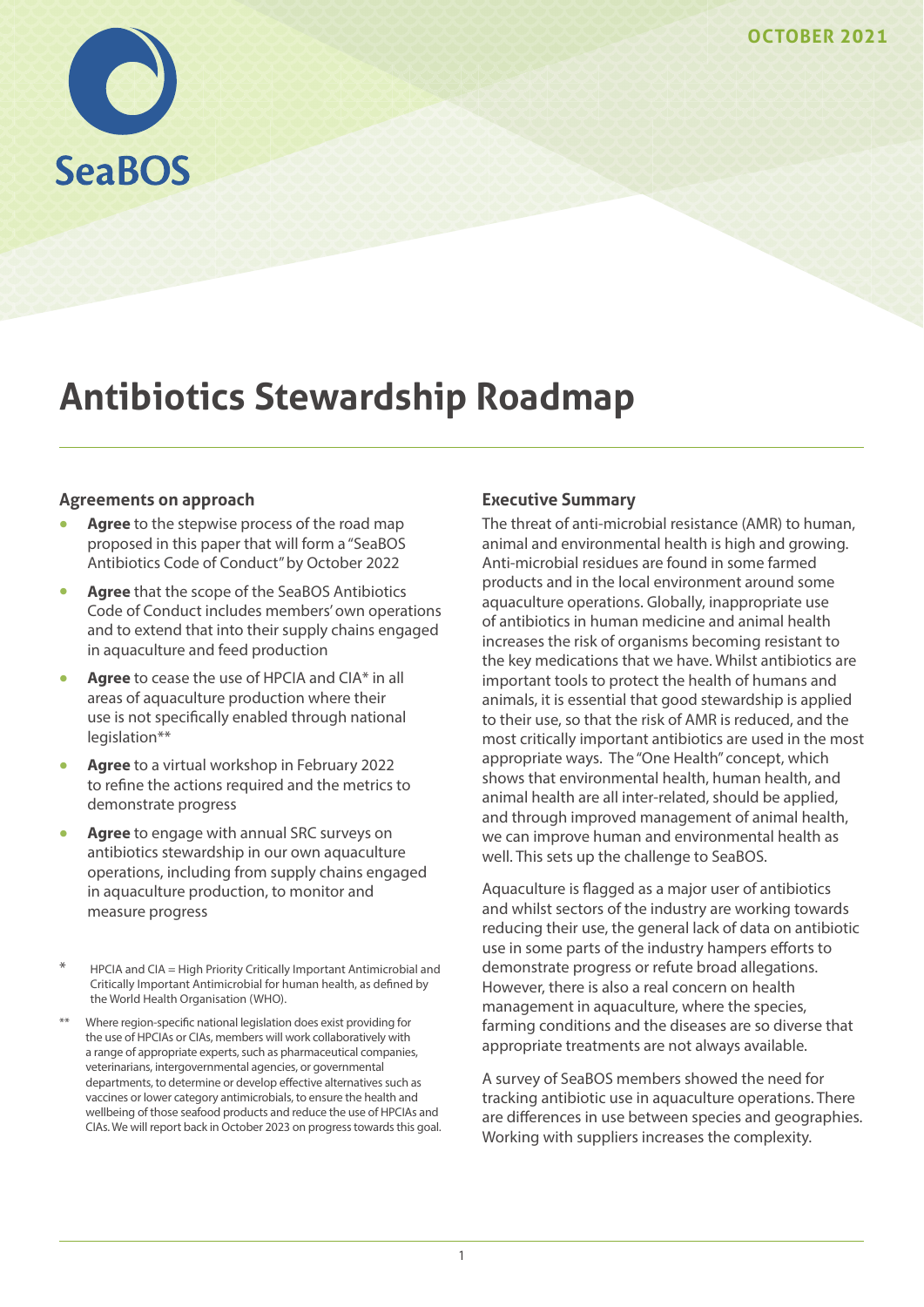The sensitivity of this work has highlighted the need for trust when conducting such surveys, and also the need to recognise and reward transparency where best practices may not yet be in place. Only by building such trust, can we identify where and how improvements can be made. Future surveys will be required to track progress from the baseline.

Discussions with various experts and organisations showed the urgency to address this issue, as an increasing number of studies have raised public, industry and government awareness. The discussions also highlighted the complexity of finding a common approach across diverse aquaculture operations and guided us to the concept of a high-level approach to the issue for SeaBOS. This led to a proposal for a SeaBOS Antibiotics Code of Conduct which can enable our members and other operations identify the pathway to improved antibiotic stewardship to reduce the risk of AMR. We had hoped to propose a roadmap and timeframe for improvement by October 2021, but the complexity of the issue has delayed this, and we hope to be able to address this further in a dedicated virtual workshop in February 2022.

The proposed SeaBOS Antibiotics Code of Conduct commits members to the Principles of Aquaculture Health Stewardship. These show a progression (see figure) from obtaining and managing data on stock health and health management, through improved antibiotic stewardship and developing a diagnostics service and obtaining access to appropriate treatments. Going beyond this, building capacities for a veterinary prescription service and detailed health plans on a site-by-site basis which leads up to appropriate area management strategies in collaboration with other local and regional aquaculture operations. Together this will lift aquaculture production up to a higher state of biosecurity management. The details of each level and measurable outcomes to verify the level has been achieved will be confirmed in the February 2022 workshop, together with details of how the Extended Producer Responsibility (EPR) of suppliers and subsidiaries will be addressed.

| High-level biosecurity               |
|--------------------------------------|
| Appropriate area management          |
| Farm veterinary health plan          |
| Access to appropriate treatments     |
| Veterinary perscription service      |
| Diagnostics service                  |
| Imrpoved antibiotics stewardship     |
| Data on health and health-management |
|                                      |

A critical part of SeaBOS membership is to demonstrate change towards our goals. Through regular surveys, members will be able to show progression against the proposed Principles over time. We will incorporate an annual on-line (confidential) survey, using a simpler format once the baseline data are established. We are proposing a three-tier system recognising basic, medium and high level progress on biosecurity, which will be substantiated by the survey data.

## **Workstream Activities and Proposals for 2022 Data**

Since October 2020, we worked with companies individually to complete a survey of antimicrobial use based on each company and their subsidiaries. The survey on antimicrobial use in aquaculture highlighted many areas where we could make improvements, but more resolution is needed to identify the right interventions. We thus aim to reach out to companies during the remainder of this year for complementary data. This will provide an excellent opportunity to draw up trends in antibiotics use and verify the success of future interventions. We will also identify opportunities for members to share knowledge on a pre-competitive basis, to help each other to progress.

Whilst data were provided by all, the SRC team need to work with some of the companies to get increasingly detailed, quality data. It was also clear that it is essential to extend data collection to both subsidiaries and suppliers, to achieve a clear understanding of the challenges and possible solutions.

Access to the supply chain data is critical if we are to show progression and SeaBOS leadership in this area, and also in order to best guide the remainder of the work that needs to be carried out by the working group. We understand the contextual importance of how data is presented to accurately reflect the situation in production. However, in order to better demonstrate the context, we need higher resolution data of good quality. If we do not have good quality data, our work will not appropriately reflect the overall situation in SeaBOS, nor allow us to benchmark improvements and share learnings with others towards transformation.

Whilst we recognise that companies carry out export controls on aquaculture products, demonstrating that these products have antibiotic residues within legal limits, it is critical to have data also covering the onfarm use. Over-use, inappropriate use (such as using the wrong active ingredient or using antibiotics on diseases which do not respond to antibiotics), and not completing the appropriate dose are all examples of poor antibiotic stewardship. If stewardship is currently good, we should be able to report this – if it not good, we can work together to find solutions to improve it.

During early 2022 SRC will have completed the survey of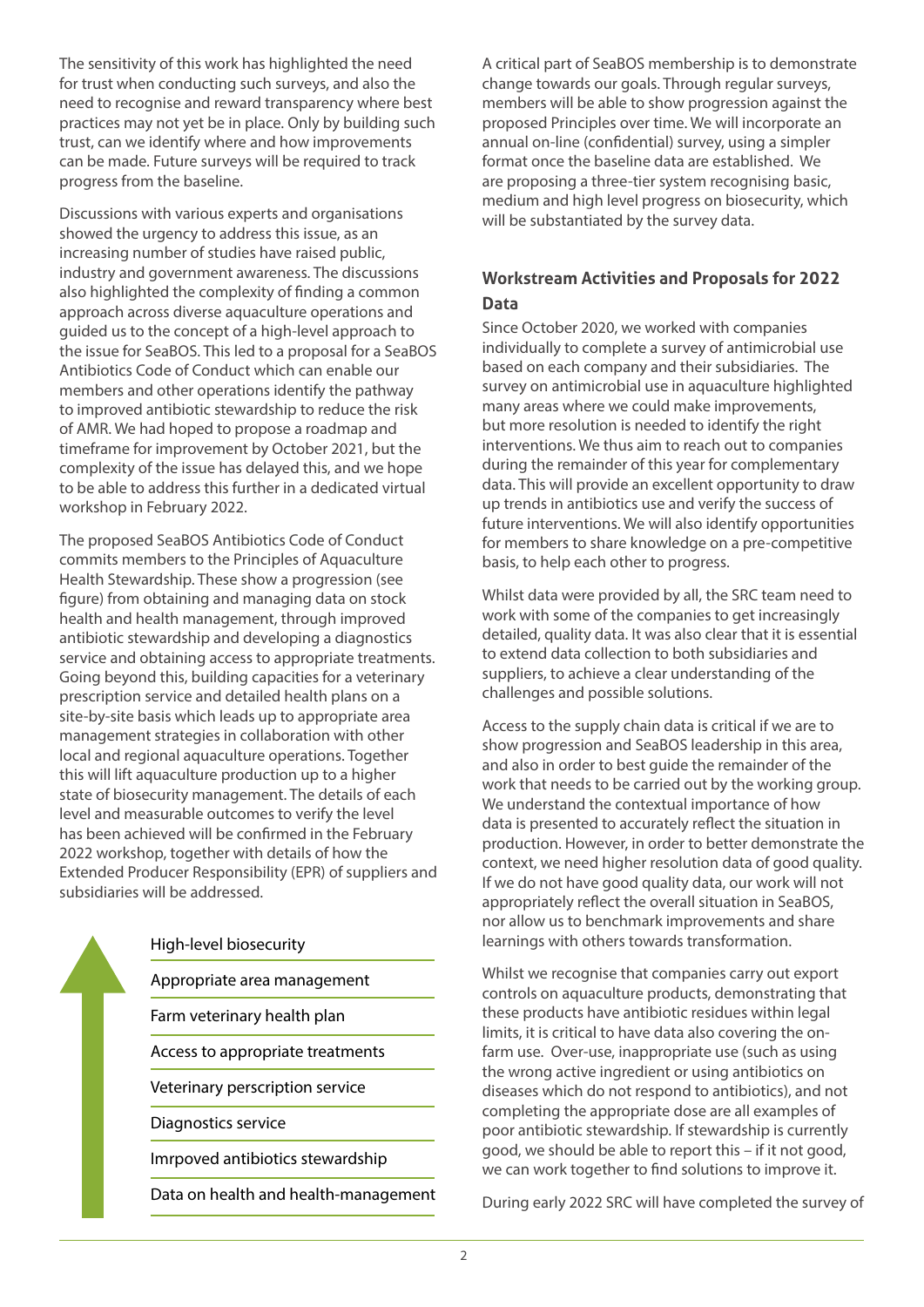existing legislation and third party certification schemes in the countries where members have aquaculture operations, or aquaculture producing supply chains. This covers at least 24 countries and multiple languages, but it will be an important step to understanding the context of how the SeaBOS Antibiotics Code of Conduct will have to be applied. It will also enable us to identify legislative opportunities and potential barriers to good antibiotic stewardship and aquaculture health management. These innovations can then be addressed with the relevant governments as part of the work of Task Force III.

## **Collaborations**

We have been engaging with a broad network of experts on antimicrobials in aquaculture as well as international organisations working towards improved understanding about the problem and potential solutions through multistakeholder dialogues. We have identified key experts in Australia and Hong Kong who can help identify the best ways to use antibiotics if and when they are required, but who are also looking at alternative options, particularly vaccines for fish.

We have had similar discussions with ASC (Aquaculture Stewardship Council) and BAP (Best Aquaculture Practice) initiatives who both promote good antibiotic stewardship through their certifications. Meetings have also been held with WorldFish, IDH, and Monterey Bay Aquarium who all have programs to reduce antibiotic use in aquaculture in different regions, with WorldFish and IDH particularly focussing on small scale farmers who are the least supported in terms of health support. From these discussions, we feel that we have generated a good network who SeaBOS can collaborate with, to support us develop towards our commitments.

## **SeaBOS Antibiotics Code of Conduct**

We have reviewed a variety of options for the SeaBOS Antibiotics Code of Conduct, from very detailed and prescriptive to very high level. We have agreed that a high-level approach is best for SeaBOS, given the variety of interests and activities the members have. Our aim to create a framework which can be applied by all members, to their own activities and to subsidiaries and suppliers engaged in aquaculture production. This will provide a series of developmental steps required, not just for good antibiotic stewardship, but ultimately good animal health – which of course is good for the farmers and for sustainable aquaculture. This supports the "One Health" concept, whereby improved animal health will also support environmental and human health.

Our approach to this has been to develop a "ladder" of improved aquaculture health stewardship, building up core units as Principles. This is based on expectations from a broad range of existing third-party standards and expert opinions. Each step helps improve the overall aquaculture health stewardship, reducing the need for antibiotics and ensuring that where they are used, they should be used appropriately.

The ladder concept is summarised in the Executive Summary, but in Table 1, we show the concepts behind each step that must be put in place. A more detailed version will be developed with members to detail the type of actions required to achieve each Level. These can be documented and provided as evidence to support the progress up the ladder, which can be measured in direct operations and in suppliers as appropriate.

The details of the actions and supporting metrics ideally required to demonstrate the achievement of each level will be resolved with members and external experts in a workshop for this workstream. The plan is to hold a virtual workshop in February 2022, with an option to follow up with another workshop at the SeaBOS annual Working Meeting in Stockholm in May 2022.

As the ladder has many steps, we are proposing to simplify demonstration of progress into 3 levels, for example as suggested in Table 2. This will make communication on the degree of progress clearer. Using such a system, we can envisage engagement with key stakeholders such as retailers on this topic. Retailer support and pull for improvement will be essential for the long-term success of anti-microbial reductions. This approach will enable greater clarity for retailers and consumers on the use of antimicrobials in the seafood they purchase. A similar recognition is sought through Task Force I for progress on reducing IUU fishing and improving labour conditions.

Retailer engagement will provide a clear incentive for members and their supply chains to demonstrate progress against the SeaBOS Antibiotics Code of Conduct. But it is clear that other incentives for progress should be investigated through the SeaBOS work.

A key early step in the ladder will be to agree to exclude the use of HPCIAs and CIAs for human health as defined by the WHO, where they are not already provided for in national legislation. Where region-specific national legislative provisions do exist providing for the use of HPCIAs or CIAs, we will work collaboratively with a range of appropriate experts, such as pharmaceutical companies, veterinarians, intergovernmental agencies, or governmental departments, to determine effective alternatives such as vaccines or lower category antimicrobials, to ensure the health and wellbeing of those seafood products and reduce the use of HPCIAs and CIAs. This workstream will report back in October 2023 on progress towards this goal.

Through the SeaBOS Antibiotics Code of Conduct, SeaBOS members will support farm operations in their supply chains to apply standards at least equivalent to the SeaBOS Principles of Aquaculture Health Management and move through the ladder towards the top. In the first year, members will be provided with feedback from SRC on the current positions on the ladder for their own and supply chain production from the data provided. In subsequent years, the aim is to support and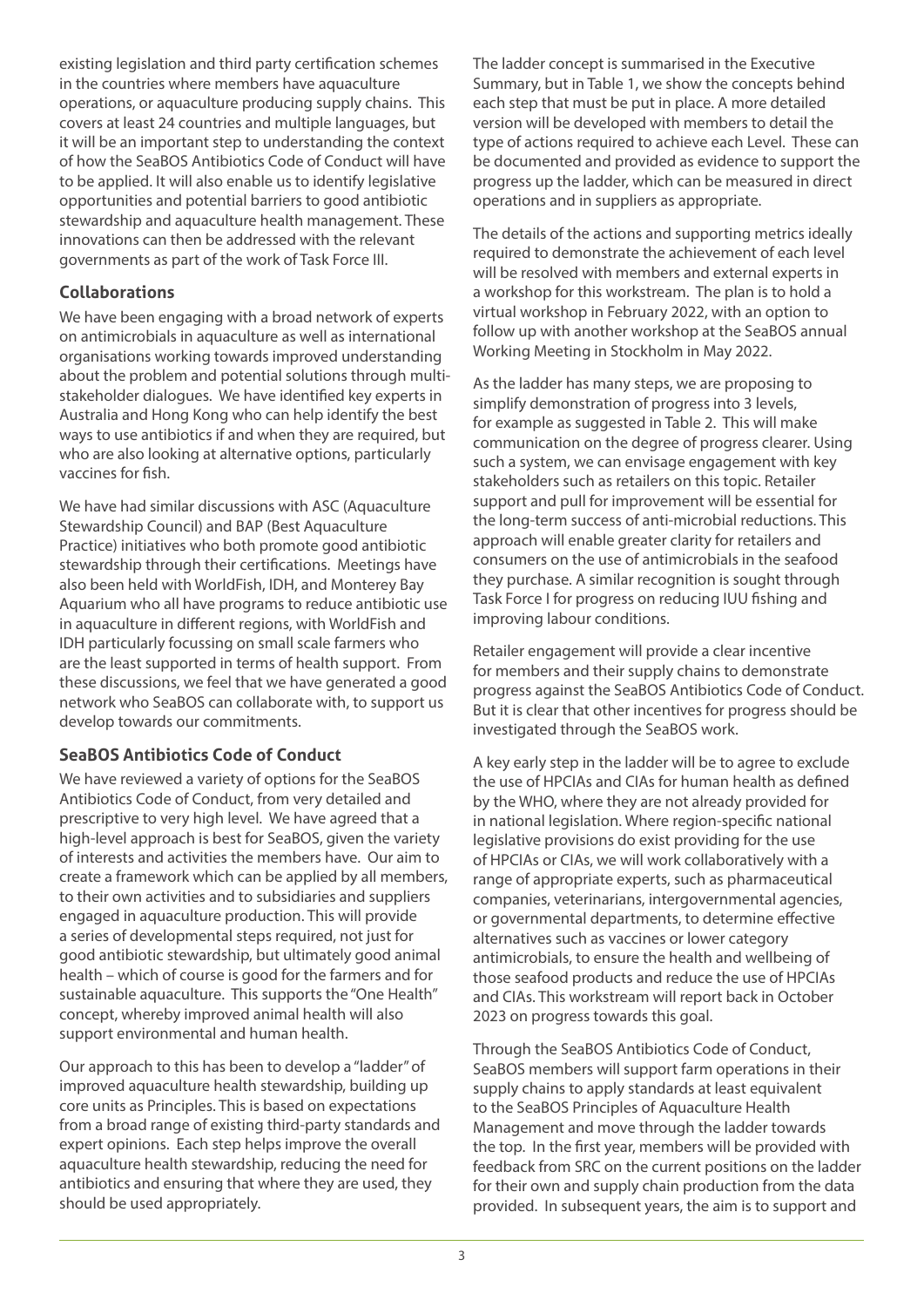**Table 1:** Description of the suggested status achieved at each level by a company in both their own operations and in their supply chains.

| <b>Levels</b>                                   | <b>Description of preferable status</b>                                                                                                                      |
|-------------------------------------------------|--------------------------------------------------------------------------------------------------------------------------------------------------------------|
| Basic-level for health and<br>health management | Complete data on stock health and health management for each farm site in place                                                                              |
| Improve antibiotic                              | Antibiotic use is carefully managed and are used in accordance with                                                                                          |
| stewardship                                     | recommendations and in responsible ways.                                                                                                                     |
| Diagnostics service                             | Capacity for rapid diagnoses of diseases exist on farm or are readily available within<br>company, which enables recommendations for appropriate treatments. |
| Access to appropriate                           | Correct treatments are ensured through knowledge and access to appropriate and                                                                               |
| treatments                                      | good quality antibiotics.                                                                                                                                    |
| Veterinary prescription                         | A professional health care system is in place, ensuring that all medical treatments are                                                                      |
| service                                         | prescribed by trained practitioners.                                                                                                                         |
| Farm veterinary health                          | Annual health plan is in place for each farm, and this has been established in                                                                               |
| plan (VHP)                                      | consultation with the associated veterinarian.                                                                                                               |
| Appropriate area                                | Health plan across neighbouring farms is in place and been established through                                                                               |
| management                                      | collaboration between companies/farms.                                                                                                                       |
| High-level biosecurity                          | Area management considering farm connectivity is in place and this is being<br>complemented by also considering risks from environmental quality changes.    |

| Table 2 Suggested three tier approach to recognizing progress |              |                     |             |  |  |
|---------------------------------------------------------------|--------------|---------------------|-------------|--|--|
| <b>Achievement</b>                                            | <b>Basic</b> | <b>Intermediate</b> | <b>High</b> |  |  |
| Data on health and health management                          |              |                     |             |  |  |
| Improved antibiotics stewardship                              |              |                     |             |  |  |
| Diagnostics service                                           |              |                     |             |  |  |
| Veterinary prescription service                               |              |                     |             |  |  |
| Access to appropriate treatments                              |              |                     |             |  |  |
| Farm veterinary health plan (VHP)                             |              |                     |             |  |  |
| Appropriate area management                                   |              |                     |             |  |  |
| <b>Biosecurity Assessment</b>                                 | <b>Basic</b> | Intermediate        | High        |  |  |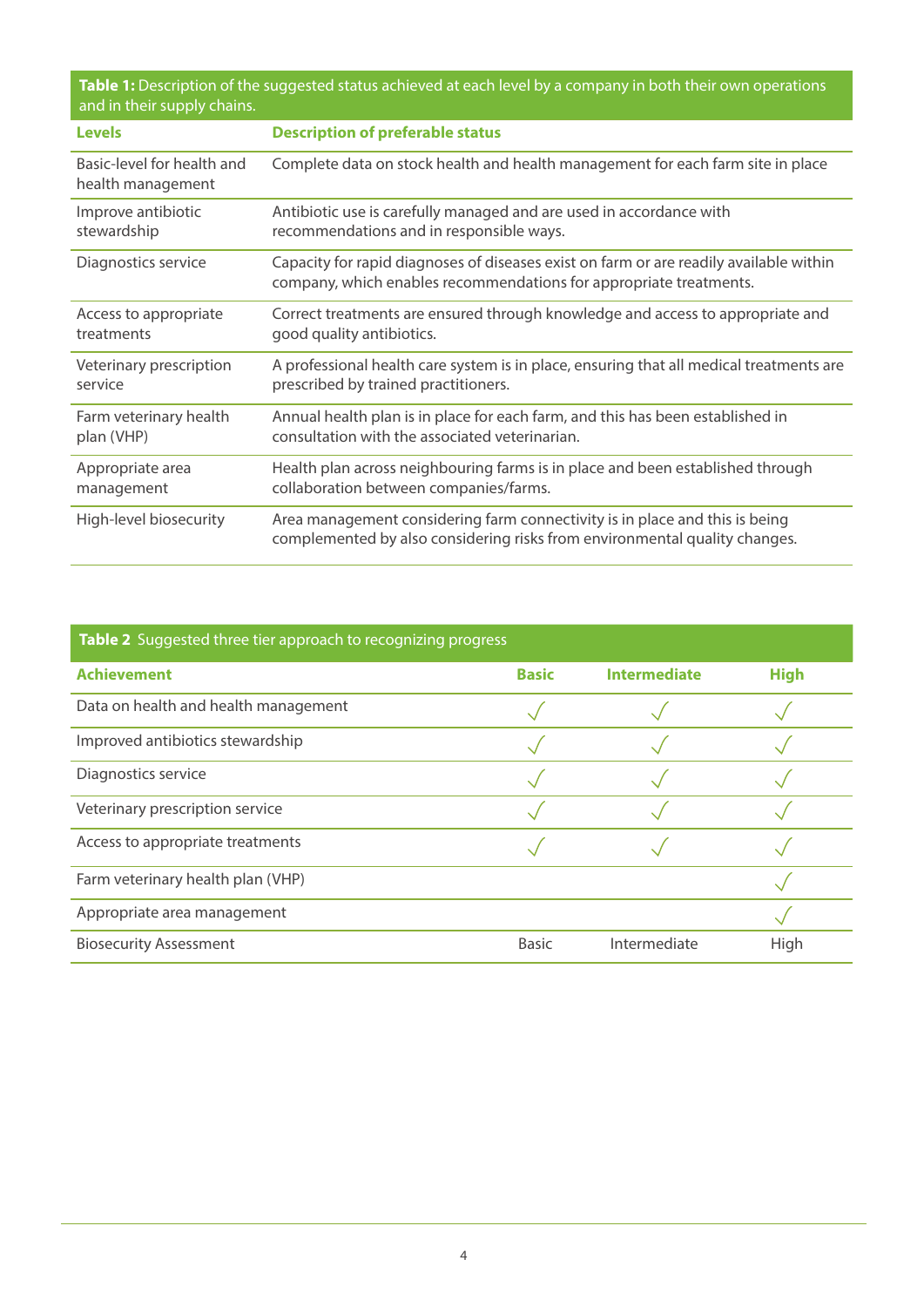encourage members to move up the ladder steadily, importantly applying good antibiotic stewardship at an early point. We recommend establishing milestones in 2023 and 2025 for supply chains, to give members time to engage effectively with them.

## **Next Steps**

With the agreement on the proposed Principles of Aquaculture Health Management and support for development of a SeaBOS Antibiotics Code of Conduct, the next step is to determine the starting position of each company and their supply chains. A road map can then be determined on how to progress through the next steps.

A virtual workshop will be convened in February 2022 with aquaculture health experts from the members and external experts on aquaculture health, focused on developing a systematic approach to its improvement.

The outcomes from the survey data already provided by the members will be reviewed, maintaining confidentiality but enabling the current situation to be demonstrated. Options for progression will be discussed in more detail at this workshop, enabling members to explore these in more detail later. Before the workshop, further work with members will be carried out to improve on the existing data, to ensure the full scope of operations including supply chain production are covered, and that the data are suitably granular to show the members' performance against the various proposed criteria. SRC will also conduct a review of relevant national legislation on use of antimicrobials in aquaculture production, with support and input from companies.